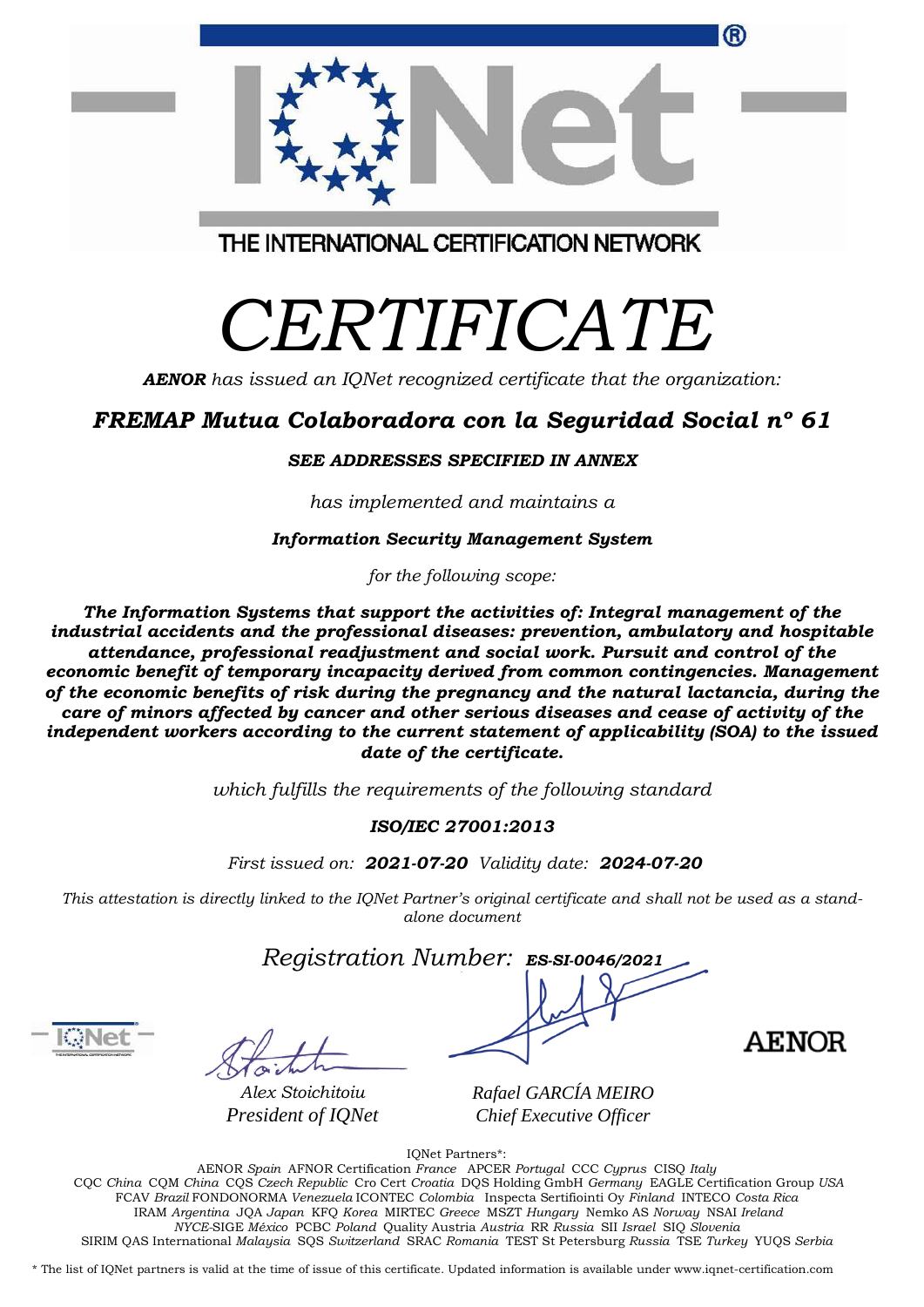|                                                                                                              |                                         | ື                                                                |
|--------------------------------------------------------------------------------------------------------------|-----------------------------------------|------------------------------------------------------------------|
|                                                                                                              |                                         |                                                                  |
|                                                                                                              | THE INTERNATIONAL CERTIFICATION NETWORK |                                                                  |
|                                                                                                              |                                         |                                                                  |
| Annex to IQNet Certificate Number ES-SI-0046/2021<br>FREMAP Mutua Colaboradora con la Seguridad Social nº 61 |                                         |                                                                  |
|                                                                                                              |                                         |                                                                  |
| CR DE POZUELO, 61.<br>28222 - MAJADAHONDA<br>(MADRID)                                                        |                                         | CL MADRAZO, 8-10.<br>08006 - BARCELONA                           |
| <b>Hospital:</b><br>CR DE POZUELO, 61<br>28222 - MAJADAHONDA<br>(MADRID)                                     |                                         | AV JEREZ, S/N.<br><b>41012 - SEVILLA</b>                         |
| Hospital:<br><b>FELICIANO ROLAN, 12</b><br>36203 - VIGO<br>(PONTEVEDRA)                                      |                                         | <b>CL MANUEL IRADIER, 2.</b><br>01005 - VITORIA<br>(ARABA/ALAVA) |
| CL HONDURAS, 14-16.<br>01012 - VITORIA<br>(ARABA/ALAVA)                                                      |                                         | <b>CL DOCTOR BELTRAN MATEOS, 10.</b><br>02002 - ALBACETE         |
| <b>CL SENDA MOLINERA, 2.</b><br>02600 - VILLARROBLEDO<br>(ALBACETE)                                          |                                         | AV EUSEBIO SEMPERE, 11.<br>03003 - ALICANTE                      |
| <b>CL PADRE MANJON, 8.</b>                                                                                   |                                         | CL ARAGÓN 10, bajo 5 (Parque Ocarasa).                           |

**CL PADRE MANJÓN, 8. 03600 - ELDA (ALICANTE)**

**AV RAMÓN Y CAJAL, 5. 03503 - BENIDORM (ALICANTE)**

**CL RAFAEL ALBERTI, 14. 04004 - ALMERIA**

**CL CONRADO DEL CAMPO, 71. 03204 - ELCHE (ALICANTE)**

**PO JUAN CARLOS I, 26. 04700 - EL EJIDO (ALMERIA)**

**03300 - ORIHUELA (ALICANTE)**

*First issued on: 2021-07-20 Validity date: 2024-07-20 This annex is only valid in connection with the above-mentioned certificate.*

*Alex Stoichitoiu President of IQNet*

*Rafael GARCÍA MEIRO Chief Executive Officer*

**AENOR** 

 $\sim$ 

IQNet Partners\*:

AENOR *Spain* AFNOR Certification *France* APCER *Portugal* CCC *Cyprus* CISQ *Italy* CQC *China* CQM *China* CQS *Czech Republic* Cro Cert *Croatia* DQS Holding GmbH *Germany* FCAV *Brazil* FONDONORMA *Venezuela* ICONTEC *Colombia* Inspecta Sertifiointi Oy *Finland* INTECO *Costa Rica* IRAM *Argentina* JQA *Japan* KFQ *Korea* MIRTEC *Greece* MSZT *Hungary* Nemko AS *Norway* NSAI *Ireland NYCE-*SIGE *México* PCBC *Poland* Quality Austria *Austria* RR *Russia* SII *Israel* SIQ *Slovenia* SIRIM QAS International *Malaysia* SQS *Switzerland* SRAC *Romania* TEST St Petersburg *Russia* TSE *Turkey* YUQS *Serbia* IQNet is represented in the USA by: AFNOR Certification, CISQ, DQS Holding GmbH and NSAI Inc.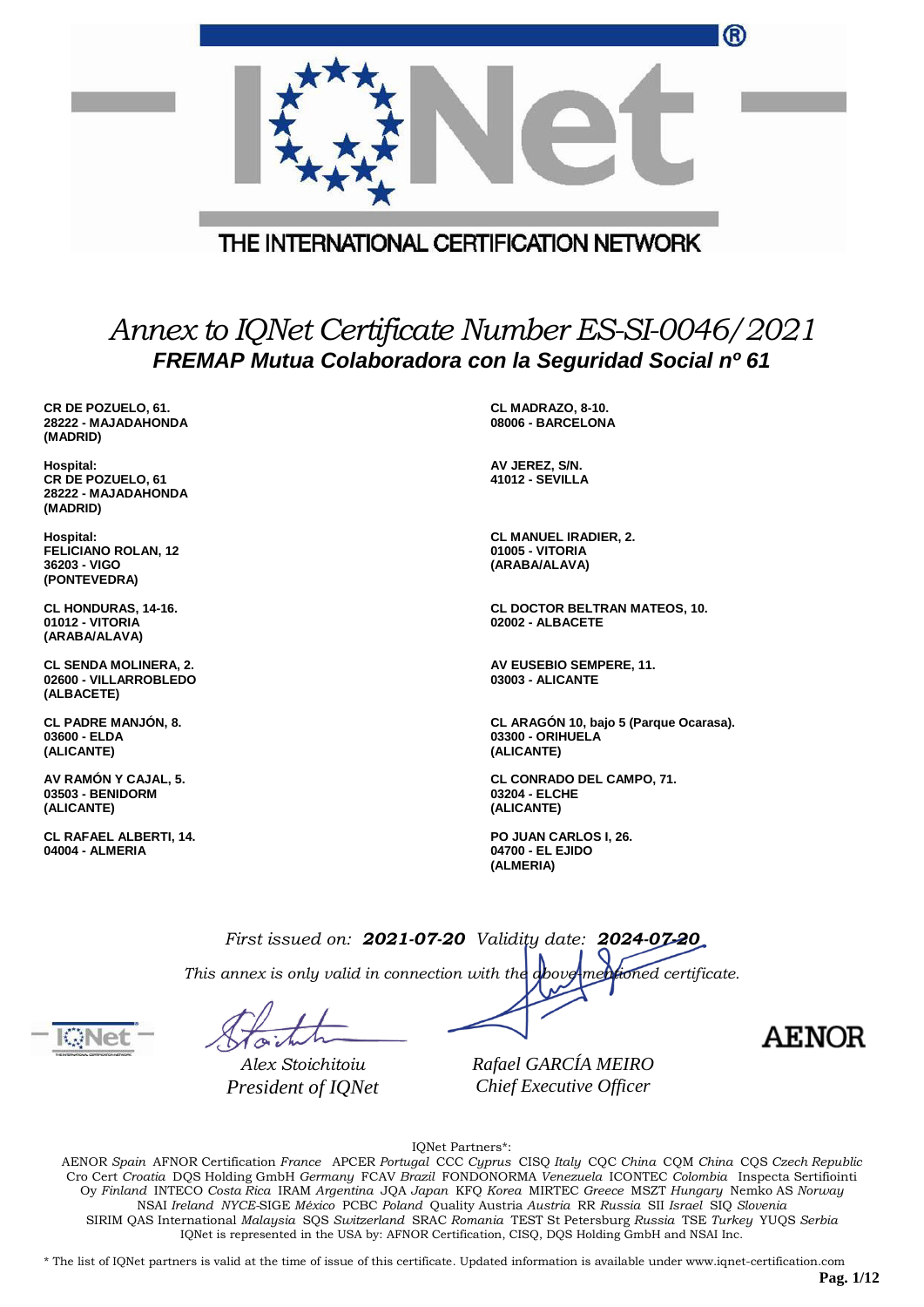|                                                                                                                                       | ®                                                                                |
|---------------------------------------------------------------------------------------------------------------------------------------|----------------------------------------------------------------------------------|
| THE INTERNATIONAL CERTIFICATION NETWORK                                                                                               |                                                                                  |
| Annex to IQNet Certificate Number ES-SI-0046/2021<br>FREMAP Mutua Colaboradora con la Seguridad Social nº 61                          |                                                                                  |
| <b>CARRETERA NACIONAL 340, 161.</b>                                                                                                   | AV DE MADRID, 12-14.                                                             |
| 04600 - HUERCAL-OVERA<br>(ALMERIA)                                                                                                    | 05001 - AVILA                                                                    |
| JUAN ALBA BURGOS, 15 - PROLONGACIÓN Av DEL PERÚ, S/N.<br>06011 - BADAJOZ                                                              | CL JARA, 5.<br>06400 - DON BENITO<br>(BADAJOZ)                                   |
| AV CONSTITUCIÓN, BLOQUE 1 Ub LOS NARANJOS.<br>06800 - MÉRIDA<br>(BADAJOZ)                                                             | CL ALCAZABA, 5.<br>06300 - ZAFRA<br>(BADAJOZ)                                    |
| CL JOSÉ BARRIO BARDÓN, S/N (PI LAS PICADAS).<br>06200 - ALMENDRALEJO<br>(BADAJOZ)                                                     | PO MALLORCA, 17-B EDIF. FRONTON.<br>07011 - PALMA DE MALLORCA<br>(ILLES BALEARS) |
| <b>CAMI DELS REIS, 308.</b><br>07010 - PALMA DE MALLORCA<br>(ILLES BALEARS)                                                           | CL ARAGÓN, 12 B.<br>07800 - IBIZA<br>(ISLAS BALEARES)                            |
| BALMES, 89.<br>08008 - BARCELONA                                                                                                      | <b>CL PRIM, 81-85.</b><br>08911 - BADALONA<br>(BARCELONA)                        |
| <b>CL CARRETERA, 22.</b><br>08740 - SANT ANDREU<br>(BARCELONA)                                                                        | AV JOSEP TARRADELLAS I JOAN, 229-231.<br>08901 - HOSPITALET<br>(BARCELONA)       |
| ROCAFORT, 252-258.<br>08029 - BARCELONA                                                                                               | PL TAULI, 4.<br>08208 - SABADELL<br>(BARCELONA)                                  |
| CL GOMIS, 29.<br>08760 - MARTORELL<br>(BARCELONA)                                                                                     | AVGDA. SANT ESTEVE, 35-Baixos.<br>08402 - GRANOLLERS<br>(BARCELONA)              |
| First issued on: 2021-07-20 Validity date: 2024-07-20<br>This annex is only valid in connection with the above mentioned certificate. |                                                                                  |
| Alex Stoichitoiu                                                                                                                      | <b>AENOR</b><br>Rafael GARCÍA MEIRO                                              |
| President of IQNet                                                                                                                    | Chief Executive Officer                                                          |

IQNet Partners\*:

AENOR *Spain* AFNOR Certification *France* APCER *Portugal* CCC *Cyprus* CISQ *Italy* CQC *China* CQM *China* CQS *Czech Republic* Cro Cert *Croatia* DQS Holding GmbH *Germany* FCAV *Brazil* FONDONORMA *Venezuela* ICONTEC *Colombia* Inspecta Sertifiointi Oy *Finland* INTECO *Costa Rica* IRAM *Argentina* JQA *Japan* KFQ *Korea* MIRTEC *Greece* MSZT *Hungary* Nemko AS *Norway* NSAI *Ireland NYCE-*SIGE *México* PCBC *Poland* Quality Austria *Austria* RR *Russia* SII *Israel* SIQ *Slovenia* SIRIM QAS International *Malaysia* SQS *Switzerland* SRAC *Romania* TEST St Petersburg *Russia* TSE *Turkey* YUQS *Serbia* IQNet is represented in the USA by: AFNOR Certification, CISQ, DQS Holding GmbH and NSAI Inc.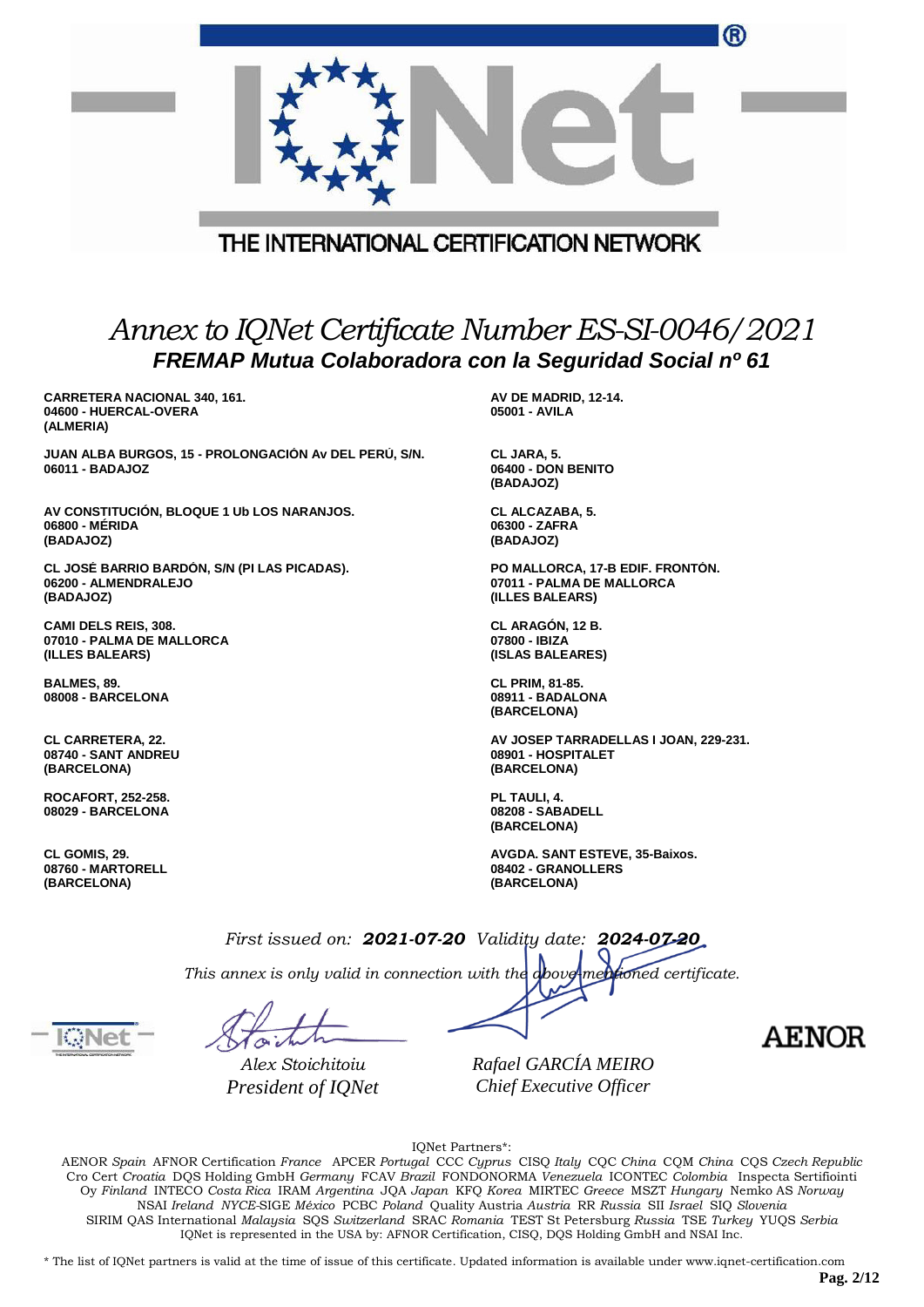|                                                        | $\bf \boldsymbol \omega$                                |
|--------------------------------------------------------|---------------------------------------------------------|
|                                                        |                                                         |
|                                                        | THE INTERNATIONAL CERTIFICATION NETWORK                 |
|                                                        |                                                         |
|                                                        |                                                         |
|                                                        |                                                         |
|                                                        | Annex to IQNet Certificate Number ES-SI-0046/2021       |
|                                                        |                                                         |
|                                                        | FREMAP Mutua Colaboradora con la Seguridad Social nº 61 |
| CL A, S/N, PI ZONA FRANCA.                             | CL MALLORCA 603-609.                                    |
| 08040 - BARCELONA                                      | 08026 - BARCELONA                                       |
| RO PAISOS CATALANS, 45-49.                             | CL ROMANI, 1.                                           |
| 08304 - MATARO<br>(BARCELONA)                          | 08213 - POLINYA<br>(BARCELONA)                          |
|                                                        |                                                         |
| PL DE LA BOBILA, 4-5.<br>08830 - SANT BOI DE LLOBREGAT | CL DESTRALETA, 2 BLOQUE B.<br>08940 - CORNELLA          |
| (BARCELONA)                                            | (BARCELONA)                                             |
| <b>CL VALLS D'ANDORRA, 23.</b>                         | CL FLUVIA, 37.                                          |
| 08930 - SANT ADRIA DEL BESOS                           | 03019 - BARCELONA                                       |
| (BARCELONA)                                            |                                                         |
| CL LES BASSES, 41-43.                                  | AV DE LA PAZ, 35.                                       |
| 08191 - RUBİ<br>(BARCELONA)                            | 09004 - BURGOS                                          |
|                                                        |                                                         |
| <b>BURGO DE OSMA, 76.</b><br>09400 - ARANDA DE DUERO   | CR DE LOGROÑO, 59.<br>09200 - MIRANDA DE EBRO           |
| (BURGOS)                                               | (BURGOS)                                                |
| AV VIRGEN GUADALUPE, 27.                               | AV DE CALVO SOTELO, 39.                                 |
| <b>10001 - CÁCERES</b>                                 | 10600 - PLASENCIA                                       |
| (CACERES)                                              | (CACERES)                                               |
| <b>CL GUTIERREZ DE MELLADO, 6.</b>                     | AV PUERTA DEL SUR, S/N.                                 |

**10300 - NAVALMORAL DE LA MATA (CACERES)**

**AV VIRGEN DEL CARMEN, 85. 11202 - ALGECIRAS (CADIZ)**

**11408 - JEREZ DE LA FRONTERA (CADIZ)**

**CL CARACOLA, 5 BAJO EDIFICIO COMODORO. 11011 - CÁDIZ (CADIZ)**

 $\sim$ 

*First issued on: 2021-07-20 Validity date: 2024-07-20 This annex is only valid in connection with the above-mentioned certificate.*

*Alex Stoichitoiu President of IQNet*

*Rafael GARCÍA MEIRO Chief Executive Officer*

**AENOR** 

IQNet Partners\*:

AENOR *Spain* AFNOR Certification *France* APCER *Portugal* CCC *Cyprus* CISQ *Italy* CQC *China* CQM *China* CQS *Czech Republic* Cro Cert *Croatia* DQS Holding GmbH *Germany* FCAV *Brazil* FONDONORMA *Venezuela* ICONTEC *Colombia* Inspecta Sertifiointi Oy *Finland* INTECO *Costa Rica* IRAM *Argentina* JQA *Japan* KFQ *Korea* MIRTEC *Greece* MSZT *Hungary* Nemko AS *Norway* NSAI *Ireland NYCE-*SIGE *México* PCBC *Poland* Quality Austria *Austria* RR *Russia* SII *Israel* SIQ *Slovenia* SIRIM QAS International *Malaysia* SQS *Switzerland* SRAC *Romania* TEST St Petersburg *Russia* TSE *Turkey* YUQS *Serbia* IQNet is represented in the USA by: AFNOR Certification, CISQ, DQS Holding GmbH and NSAI Inc.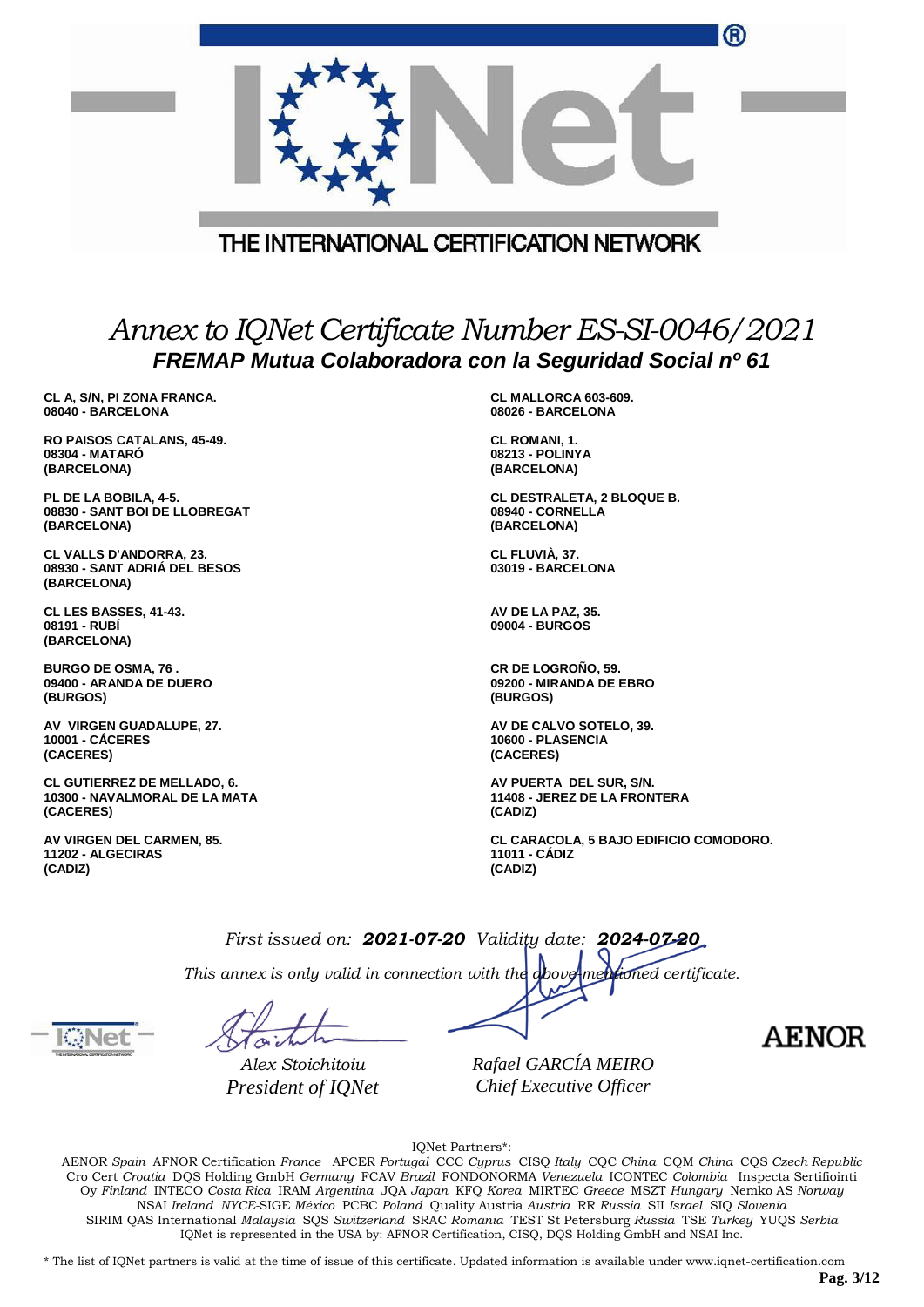|                                                                     | ®                                                                                                            |
|---------------------------------------------------------------------|--------------------------------------------------------------------------------------------------------------|
|                                                                     |                                                                                                              |
|                                                                     | THE INTERNATIONAL CERTIFICATION NETWORK                                                                      |
|                                                                     | Annex to IQNet Certificate Number ES-SI-0046/2021<br>FREMAP Mutua Colaboradora con la Seguridad Social nº 61 |
| CL ANCHA, 3.<br>11510 - PUERTO REAL<br>(CADIZ)                      | M <sup>a</sup> TERESA GLEZ JUSTO, 4 Y 6.<br>12005 - CASTELLON DE LA PLANA<br>(CASTELLON)                     |
| <b>CL BARRANQUET, 23.</b><br><b>12530 - BURRIANA</b><br>(CASTELLON) | CL PIO XII, S/N (CRUCE CL SAN FRANCISCO).<br><b>12500 - VINAROS</b><br>(CASTELLON)                           |
| CL PALMA, 19.<br>13001 - CIUDAD REAL                                | Pg Ind. EMILIO CASTRO - AV TECNOLOGÍA, 3 BIS.<br>13600 - ALCAZAR DE SAN JUAN<br>(CIUDAD REAL)                |
| AV DE ANDALUCIA, 42.<br>13500 - PUERTOLLANO<br>(CIUDAD REAL)        | <b>CL ESPINOSA DE LOS MONTEROS, 7.</b><br>13300 - VALDEPEÑAS<br>(CIUDAD REAL)                                |
| AV AEROPUERTO, 3.<br>14004 - CÓRDOBA<br>(CORDOBA)                   | CL PÁRROCO JOAQUÍN JIMÉNEZ MURIEL, S/N.<br><b>14900 - LUCENA</b><br>(CORDOBA)                                |
| RO DE LOS MUÑOCES, 44.<br>14400 - POZOBLANCO<br>(CORDOBA)           | <b>CL CABALLEROS, 27-29.</b><br><b>15009 - A CORUÑA</b>                                                      |
| AMOR RUIBAL, 31-32.<br>15702 - SANTIAGO DE COMPOSTELA<br>(A CORUÑA) | AV DE ESTEIRO, 58-60.<br><b>15403 - EL FERROL</b><br>(A CORUÑA)                                              |
| PO DAS CAROLINAS, 26.<br><b>15960 - RIVEIRA</b><br>(A CORUÑA)       | CL MOHEDA, 1.<br><b>16001 - CUENCA</b>                                                                       |
| <b>ADOLFO SUAREZ, 25.</b><br>16400 - TARANCON<br>(CUENCA)           | <b>CL EMILIO GRAHIT, 2.</b><br><b>17002 - GIRONA</b>                                                         |
|                                                                     | First issued on: 2021-07-20 Validity date: 2024-07-20                                                        |
|                                                                     | This annex is only valid in connection with the doove mentioned certificate.                                 |
|                                                                     | AEN                                                                                                          |

*Rafael GARCÍA MEIRO Chief Executive Officer*

IQNet Partners\*:

AENOR *Spain* AFNOR Certification *France* APCER *Portugal* CCC *Cyprus* CISQ *Italy* CQC *China* CQM *China* CQS *Czech Republic* Cro Cert *Croatia* DQS Holding GmbH *Germany* FCAV *Brazil* FONDONORMA *Venezuela* ICONTEC *Colombia* Inspecta Sertifiointi Oy *Finland* INTECO *Costa Rica* IRAM *Argentina* JQA *Japan* KFQ *Korea* MIRTEC *Greece* MSZT *Hungary* Nemko AS *Norway* NSAI *Ireland NYCE-*SIGE *México* PCBC *Poland* Quality Austria *Austria* RR *Russia* SII *Israel* SIQ *Slovenia* SIRIM QAS International *Malaysia* SQS *Switzerland* SRAC *Romania* TEST St Petersburg *Russia* TSE *Turkey* YUQS *Serbia* IQNet is represented in the USA by: AFNOR Certification, CISQ, DQS Holding GmbH and NSAI Inc.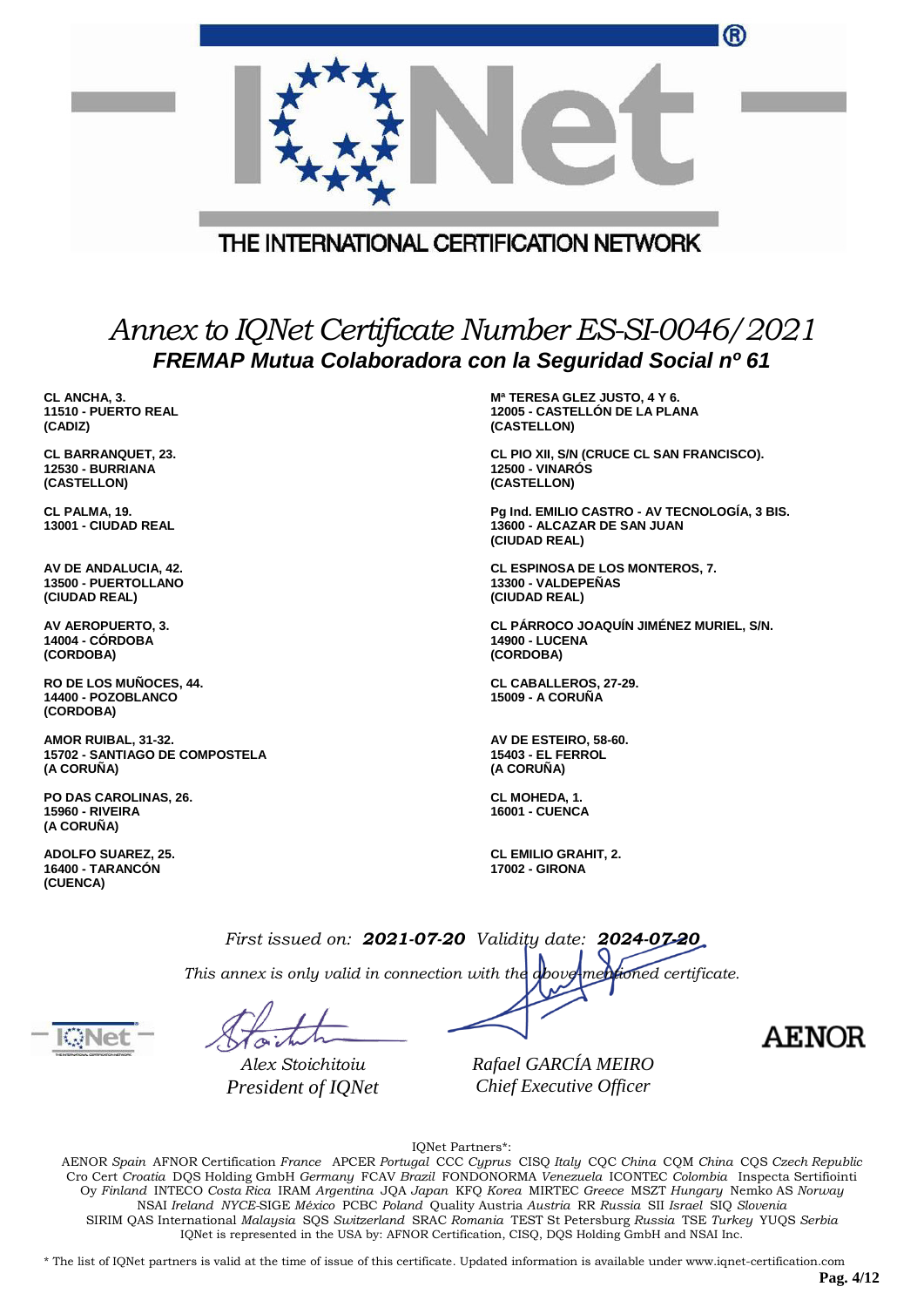|                                                                   |                                                       | ®                                                                                                            |
|-------------------------------------------------------------------|-------------------------------------------------------|--------------------------------------------------------------------------------------------------------------|
|                                                                   |                                                       |                                                                                                              |
|                                                                   | THE INTERNATIONAL CERTIFICATION NETWORK               |                                                                                                              |
|                                                                   |                                                       |                                                                                                              |
|                                                                   |                                                       | Annex to IQNet Certificate Number ES-SI-0046/2021<br>FREMAP Mutua Colaboradora con la Seguridad Social nº 61 |
| CL REY ABU SAID, 17-19.<br><b>18006 - GRANADA</b>                 |                                                       | <b>CL LOPEZ RUBIO, 3.</b><br><b>18600 - MOTRIL</b><br>(GRANADA)                                              |
| CL RAMÓN Y CAJAL, 15.<br>19001 - GUADALAJARA                      |                                                       | AV TORRELAGUNA, 29.<br><b>19200 - AZUQUECA DE HENARES</b><br>(GUADALAJARA)                                   |
| PO DE ERROTABURU, 1.<br>20018 - SAN SEBASTIAN<br>(GIPUZKOA)       |                                                       | AV OTAOLA, 21.<br>20600 - EIBAR<br>(GIPUZKOA)                                                                |
| CL ERGUIÑARRO, 2 20500.<br><b>MONDRAGON</b><br>(GIPUZKOA)         |                                                       | AV DE NAVARRA, 20.<br>20013 - SAN SEBASTIAN<br>(GIPUZKOA)                                                    |
| AV DE NAVARRA, 10.<br><b>20200 - BEASAIN</b><br>(GIPUZKOA)        |                                                       | CL LOPE DE IRIGOYEN, 29-31.<br>20301 - IRÚN<br>(GIPUZKOA)                                                    |
| PL AMERICA, S/N.<br>21003 - HUELVA                                |                                                       | AV DE ANDALUCIA, 11.<br>21440 - LEPE<br>(HUELVA)                                                             |
| <b>CL DOCTOR CARDUS, 5.</b><br><b>22005 - HUESCA</b>              |                                                       | AZUCARERA, 2.<br><b>22400 - MONZON</b><br>(HUESCA)                                                           |
| <b>CL SANTO REINO, 7.</b><br>23003 - JAEN                         |                                                       | AV EJÉRCITO ESPAÑOL, 1.<br>23007 - JAEN                                                                      |
| <b>CL SEBASTIAN ELCANO, 9.</b><br><b>23710 - BAILEN</b><br>(JAEN) |                                                       | CL AZNAITIN, S/N.<br>23400 - UBEDA<br>(JAEN)                                                                 |
|                                                                   | First issued on: 2021-07-20 Validity date: 2024-07-20 |                                                                                                              |
|                                                                   | This annex is only valid in connection with the above | mentioned certificate.                                                                                       |

*Alex Stoichitoiu President of IQNet*

*Rafael GARCÍA MEIRO Chief Executive Officer*

**AENOR** 

IQNet Partners\*:

AENOR *Spain* AFNOR Certification *France* APCER *Portugal* CCC *Cyprus* CISQ *Italy* CQC *China* CQM *China* CQS *Czech Republic* Cro Cert *Croatia* DQS Holding GmbH *Germany* FCAV *Brazil* FONDONORMA *Venezuela* ICONTEC *Colombia* Inspecta Sertifiointi Oy *Finland* INTECO *Costa Rica* IRAM *Argentina* JQA *Japan* KFQ *Korea* MIRTEC *Greece* MSZT *Hungary* Nemko AS *Norway* NSAI *Ireland NYCE-*SIGE *México* PCBC *Poland* Quality Austria *Austria* RR *Russia* SII *Israel* SIQ *Slovenia* SIRIM QAS International *Malaysia* SQS *Switzerland* SRAC *Romania* TEST St Petersburg *Russia* TSE *Turkey* YUQS *Serbia* IQNet is represented in the USA by: AFNOR Certification, CISQ, DQS Holding GmbH and NSAI Inc.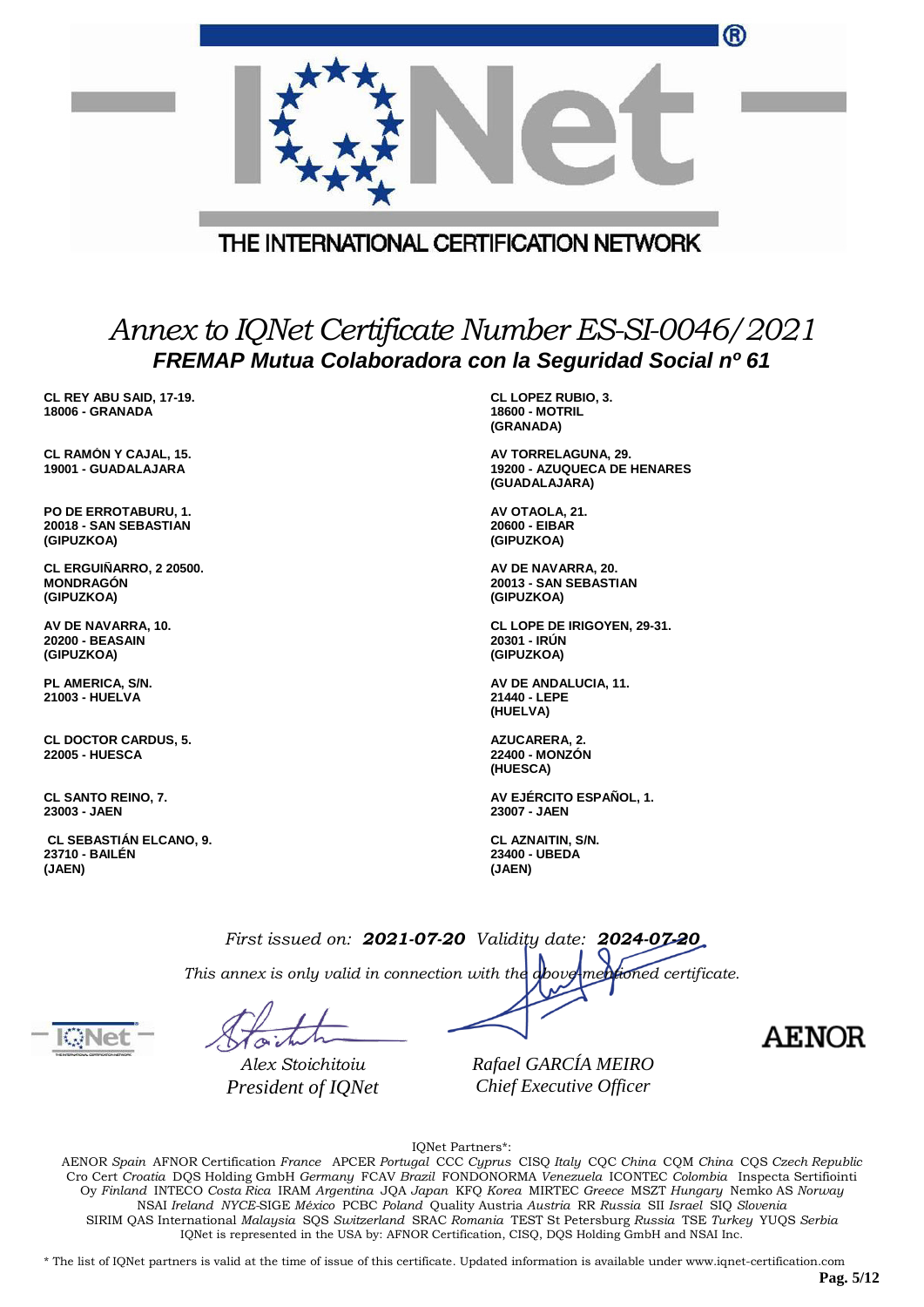|                                                                           | ®                                                                                                            |
|---------------------------------------------------------------------------|--------------------------------------------------------------------------------------------------------------|
|                                                                           | THE INTERNATIONAL CERTIFICATION NETWORK                                                                      |
|                                                                           | Annex to IQNet Certificate Number ES-SI-0046/2021<br>FREMAP Mutua Colaboradora con la Seguridad Social nº 61 |
| PO CONDESA DE SAGASTA, 10.<br>24001 - LEON                                | PQ TEMPLE, S/N.<br>24400 - PONFERRADA<br>(LEON)                                                              |
| AV BARCELONA - CAMÍ DE ALVATARREC.<br>25000 - LLEIDA                      | Avenida JORGE VIGÓN, 68-70.<br>26003 - LOGROÑO<br>(LA RIOJA)                                                 |
| PO CONSTITUCIÓN, 32.<br>26580 - ARNEDO<br>(LA RIOJA)                      | AV LAS AMÉRICAS, 15.<br>27004 - LUGO                                                                         |
| <b>ALVARO CUNQUEIRO, 2.</b><br>27880 - BURELA<br>(LUGO)                   | POETA JOAN MARAGALL, 39.<br><b>28020 - MADRID</b>                                                            |
| CL COLMENAR DE OREJA - LOCAL 20.<br>28805 - ALCALÁ DE HENARES<br>(MADRID) | CL JAEN (esq. CL MADRID).<br>28100 - ALCOBENDAS<br>(MADRID)                                                  |
| <b>CL CONSTITUCIÓN, 98.</b><br>28946 - FUENLABRADA<br>(MADRID)            | PI ARROYO MOLINOS CL E, 5.<br><b>28938 - MÓSTOLES</b><br>(MADRID)                                            |
| <b>CL TRES CARABELAS, 4 SECTOR III.</b><br>28905 - GETAFE<br>(MADRID)     | AV CRISTOBAL COLON, 22.<br>28850 - TORREJÓN DE ARDOZ<br>(MADRID)                                             |
| AV DE LOS DERECHOS HUMANOS, 8.<br>25800 - ARGANDA DEL REY<br>(MADRID)     | RONDA DE VALENCIA, 8.<br><b>28012 - MADRID</b>                                                               |
| AV OLÍMPICO FCO. FDEZ OCHOA, 18.<br><b>28923 - ALCORCON</b><br>(MADRID)   | RONDA DE PONIENTE, 18.<br><b>28760 - TRES CANTOS</b><br>(MADRID)                                             |
|                                                                           | First issued on: 2021-07-20 Validity date: 2024-07-20                                                        |
|                                                                           | This annex is only valid in connection with the doove mentioned certificate.                                 |

*Rafael GARCÍA MEIRO Chief Executive Officer*

**AENOR** 

IQNet Partners\*:

AENOR *Spain* AFNOR Certification *France* APCER *Portugal* CCC *Cyprus* CISQ *Italy* CQC *China* CQM *China* CQS *Czech Republic* Cro Cert *Croatia* DQS Holding GmbH *Germany* FCAV *Brazil* FONDONORMA *Venezuela* ICONTEC *Colombia* Inspecta Sertifiointi Oy *Finland* INTECO *Costa Rica* IRAM *Argentina* JQA *Japan* KFQ *Korea* MIRTEC *Greece* MSZT *Hungary* Nemko AS *Norway* NSAI *Ireland NYCE-*SIGE *México* PCBC *Poland* Quality Austria *Austria* RR *Russia* SII *Israel* SIQ *Slovenia* SIRIM QAS International *Malaysia* SQS *Switzerland* SRAC *Romania* TEST St Petersburg *Russia* TSE *Turkey* YUQS *Serbia* IQNet is represented in the USA by: AFNOR Certification, CISQ, DQS Holding GmbH and NSAI Inc.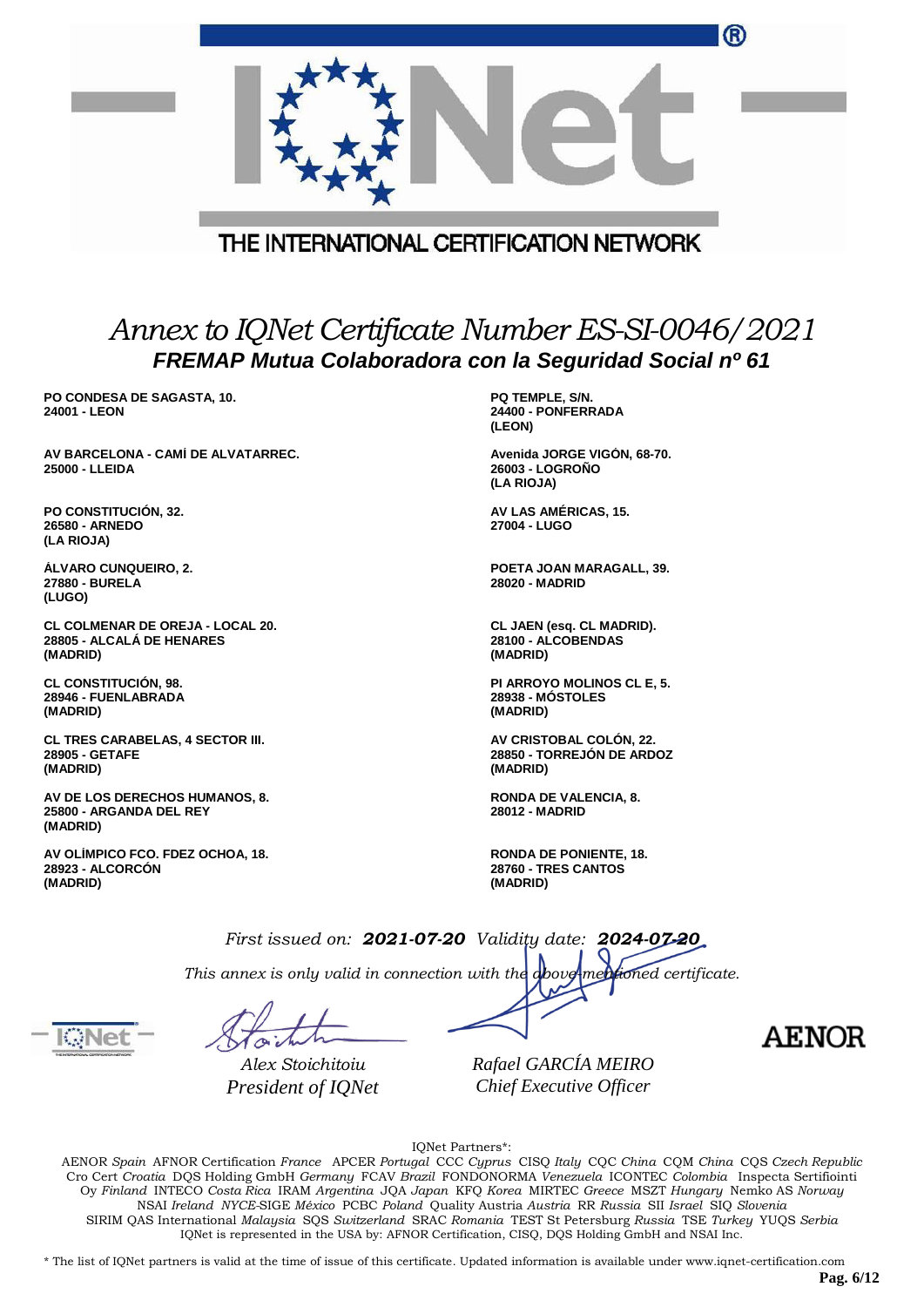|                                                                 | ®                                                                                            |
|-----------------------------------------------------------------|----------------------------------------------------------------------------------------------|
|                                                                 | THE INTERNATIONAL CERTIFICATION NETWORK                                                      |
|                                                                 | Annex to IQNet Certificate Number ES-SI-0046/2021                                            |
|                                                                 | FREMAP Mutua Colaboradora con la Seguridad Social nº 61                                      |
| AV DE ARAGÓN, 334 - PI LAS MERCEDES.<br><b>28022 - MADRID</b>   | CL JULIO PALACIOS, 18 PI NTRA SRA DE BUTARQUE.<br><b>28914 - LEGANES</b><br>(MADRID)         |
| CL HONORIO LOZANO, 43B.<br>28400 - COLLADO VILLALBA<br>(MADRID) | AV DE LOS PIRINEOS, 27 NAVE 5.<br>28700 - SAN SEBASTIAN DE LOS REYES<br>(MADRID)             |
| <b>CL BUESO PINEDA, 59.</b><br>28043 - MADRID                   | ELECTRODO, 68.<br>28522 - RIVAS VACIAMADRID<br>(MADRID)                                      |
| CL ISLAS CIES, 15.<br><b>28970 - HUMANES</b><br>(MADRID)        | AV PABLO IGLESIAS, 36-40 CUATRO CAMINOS.<br>28039 - MADRID                                   |
| <b>GENERAL RICARDOS, 138.</b><br><b>28019 - MADRID</b>          | AV AMÉRICA ESQ CL TURIN, 18.<br>28983 - PARLA<br>(MADRID)                                    |
| MANUEL JIMENEZ EL ALGUACIL, 3-4.<br>28320 - PINTO<br>(MADRID)   | AV DE ANDALUCÍA, 26.<br>29007 - MALAGA                                                       |
| AV ARIAS DE VELASCO, 2.<br><b>29600 - MARBELLA</b><br>(MALAGA)  | PL SAN FRANCISCO, 36.<br>29200 - ANTEQUERA<br>(MALAGA)                                       |
| CL HAMLET, 36.<br>29006 - MALAGA                                | CL ANDRES AGUILAR C/V CL BULERÍAS.<br>29400 - RONDA<br>(MALAGA)                              |
| <b>ROMERIA DEL ROCIO.</b><br>29640 - FUENGIROLA<br>(MALAGA)     | URB. NUEVA ALCANTARA-RES "LOS NARANJOS", Bq 8.<br>29670 - SAN PEDRO DE ALCANTARA<br>(MALAGA) |
|                                                                 | First issued on: 2021-07-20 Validity date: 2024-07-20                                        |
|                                                                 | This annex is only valid in connection with the doove mentioned certificate.                 |
|                                                                 | AEN                                                                                          |
| Alex Stoichitoiu<br>President of IQNet                          | Rafael GARCÍA MEIRO<br>Chief Executive Officer                                               |

IQNet Partners\*:

AENOR *Spain* AFNOR Certification *France* APCER *Portugal* CCC *Cyprus* CISQ *Italy* CQC *China* CQM *China* CQS *Czech Republic* Cro Cert *Croatia* DQS Holding GmbH *Germany* FCAV *Brazil* FONDONORMA *Venezuela* ICONTEC *Colombia* Inspecta Sertifiointi Oy *Finland* INTECO *Costa Rica* IRAM *Argentina* JQA *Japan* KFQ *Korea* MIRTEC *Greece* MSZT *Hungary* Nemko AS *Norway* NSAI *Ireland NYCE-*SIGE *México* PCBC *Poland* Quality Austria *Austria* RR *Russia* SII *Israel* SIQ *Slovenia* SIRIM QAS International *Malaysia* SQS *Switzerland* SRAC *Romania* TEST St Petersburg *Russia* TSE *Turkey* YUQS *Serbia* IQNet is represented in the USA by: AFNOR Certification, CISQ, DQS Holding GmbH and NSAI Inc.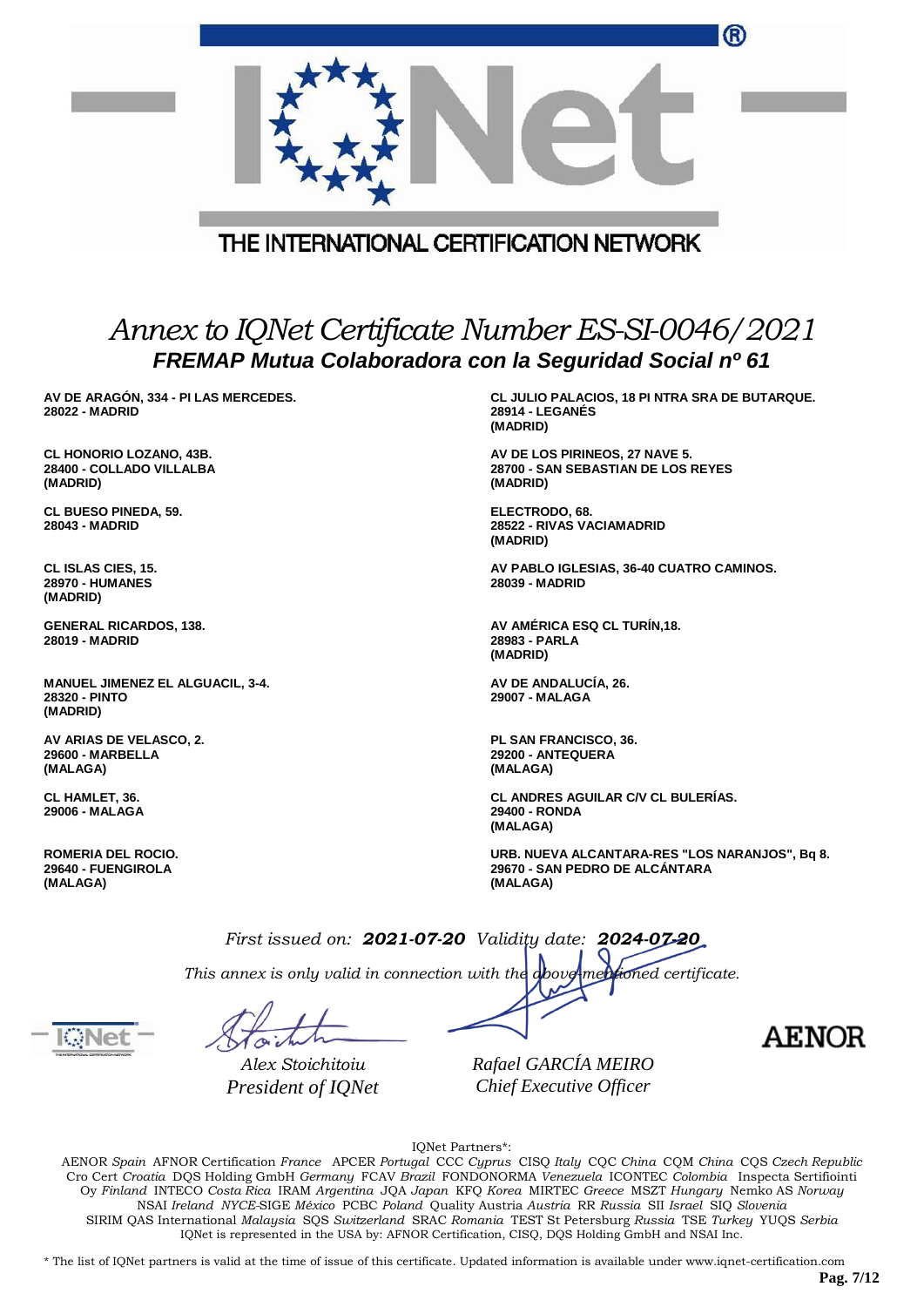|                                                                                                  | ®                                                                                                                     |
|--------------------------------------------------------------------------------------------------|-----------------------------------------------------------------------------------------------------------------------|
|                                                                                                  |                                                                                                                       |
|                                                                                                  | THE INTERNATIONAL CERTIFICATION NETWORK                                                                               |
|                                                                                                  |                                                                                                                       |
|                                                                                                  | Annex to IQNet Certificate Number ES-SI-0046/2021                                                                     |
|                                                                                                  | FREMAP Mutua Colaboradora con la Seguridad Social nº 61                                                               |
| AV ANDALUCÍA, 81.<br><b>29680 - ESTEPONA</b><br>(MALAGA)                                         | AV INFANTA ELENA, S/N. EDIF. JUAN CARLOS I (LOCAL 1).<br>29740 - TORRE DEL MAR<br>(MALAGA)                            |
| <b>CL ESCULTOR SANCHEZ LOZANO, 9.</b><br><b>30005 - MURCIA</b>                                   | <b>CL JIMENEZ DE LA ESPADA, 54.</b><br>30203 - CARTAGENA<br>(MURCIA)                                                  |
| PL DE CARRUAJES, S/N.<br>30800 - LORCA<br>(MURCIA)                                               | AV VALENCIA, 2.<br>30510 - YECLA<br>(MURCIA)                                                                          |
| CL PIO XII, 16.<br>31008 - PAMPLONA<br>(NAVARRA)                                                 | CL DIAZ BRAVO, 21.<br>31500 - TUDELA<br>(NAVARRA)                                                                     |
| PI EL ESCOPAR, S/N - CR DE FUNES.<br>31350 - PERALTA<br>(NAVARRA)                                | AV DE LA HABANA, 6-8.<br><b>32003 - OURENSE</b>                                                                       |
| CL SAN LAZARO, 2 BAJO.<br>33008 - OVIEDO<br>(ASTURIAS)                                           | AV JUAN CARLOS I, 1 BAJO.<br>33212 - GIJON<br>(ASTURIAS)                                                              |
| <b>CL MARCOS DEL TORNIELLO, 48-50.</b><br>33401 - AVILES<br>(ASTURIAS)                           | AV DE GALICIA, 42 BAJO.<br>33005 - OVIEDO<br>(ASTURIAS)                                                               |
| AV CASADO DEL ALISAL, 33.<br>34001 - PALENCIA                                                    | CL LEÓN Y CASTILLO, 300.<br>35005 - LAS PALMAS DE GRAN CANARIA<br>(LAS PALMAS)                                        |
| CL USAJE ESQ. CI ANIAGUA, S/N ARRECIFE DE LANZAROTE<br>(LANZAROTE).<br><b>35500 - LAS PALMAS</b> | CR GENERAL DEL SUR, S/N - CENTRO COMERCIAL<br><b>EUROCENTER.</b><br>35100 - SAN BARTOLOME DE TIRAJANA<br>(LAS PALMAS) |
|                                                                                                  | First issued on: 2021-07-20 Validity date: 2024-07-20                                                                 |

*This annex is only valid in connection with the above-mentioned certificate.*

*Alex Stoichitoiu President of IQNet* *Rafael GARCÍA MEIRO Chief Executive Officer*

IQNet Partners\*:

AENOR *Spain* AFNOR Certification *France* APCER *Portugal* CCC *Cyprus* CISQ *Italy* CQC *China* CQM *China* CQS *Czech Republic* Cro Cert *Croatia* DQS Holding GmbH *Germany* FCAV *Brazil* FONDONORMA *Venezuela* ICONTEC *Colombia* Inspecta Sertifiointi Oy *Finland* INTECO *Costa Rica* IRAM *Argentina* JQA *Japan* KFQ *Korea* MIRTEC *Greece* MSZT *Hungary* Nemko AS *Norway* NSAI *Ireland NYCE-*SIGE *México* PCBC *Poland* Quality Austria *Austria* RR *Russia* SII *Israel* SIQ *Slovenia* SIRIM QAS International *Malaysia* SQS *Switzerland* SRAC *Romania* TEST St Petersburg *Russia* TSE *Turkey* YUQS *Serbia* IQNet is represented in the USA by: AFNOR Certification, CISQ, DQS Holding GmbH and NSAI Inc.

\* The list of IQNet partners is valid at the time of issue of this certificate. Updated information is available under www.iqnet-certification.com

**AENOR**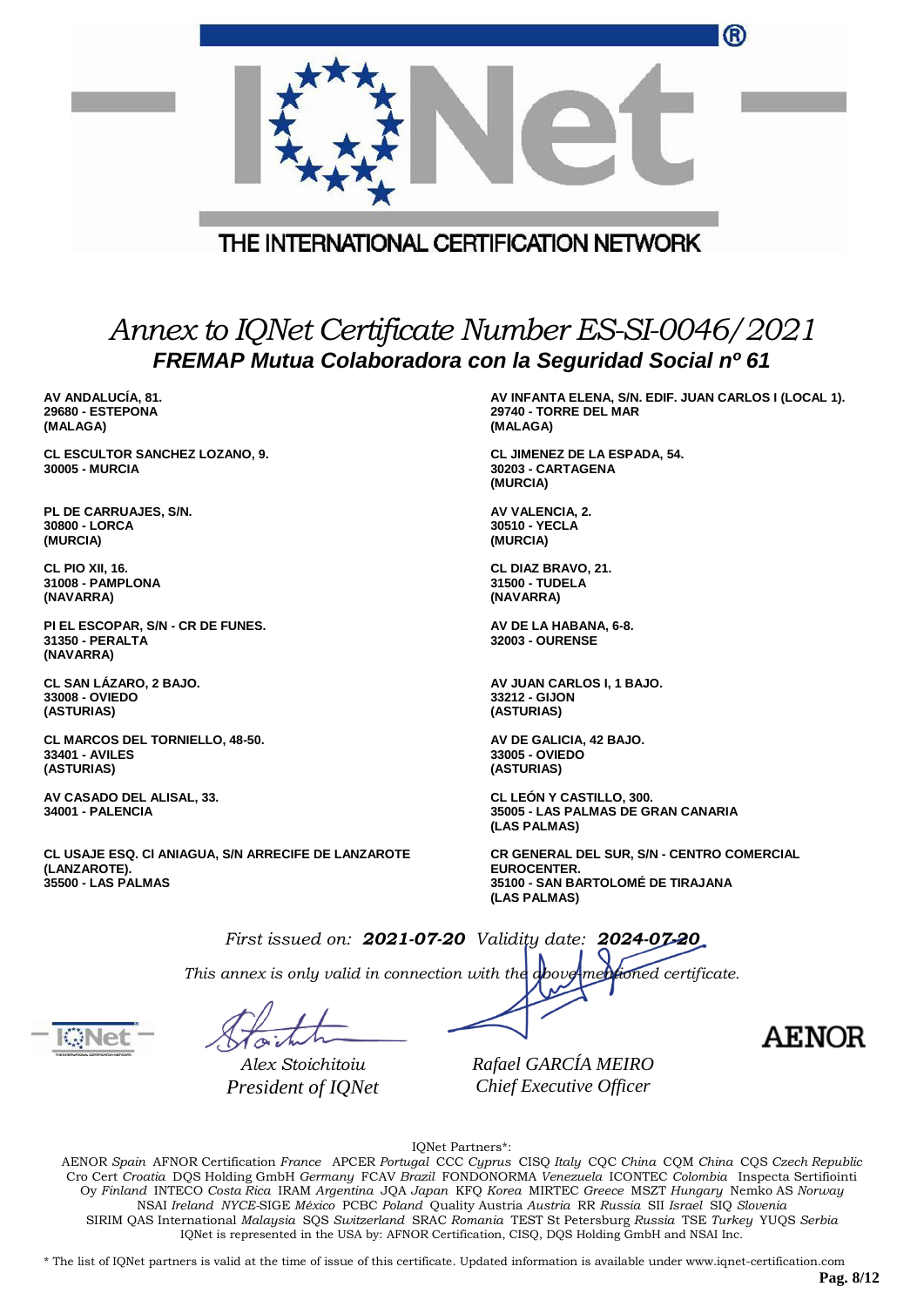|                                                                                                                                       | ®                                                                                             |
|---------------------------------------------------------------------------------------------------------------------------------------|-----------------------------------------------------------------------------------------------|
| THE INTERNATIONAL CERTIFICATION NETWORK                                                                                               |                                                                                               |
| Annex to IQNet Certificate Number ES-SI-0046/2021<br>FREMAP Mutua Colaboradora con la Seguridad Social nº 61                          |                                                                                               |
| <b>CL PUERTO CABRAS, 30.</b><br><b>35600 - PUERTO DEL ROSARIO</b><br>(LAS PALMAS)                                                     | CL Mª DEL PINO BLANCO JARDÍN - UR PICACHOS, 1.<br>35200 - TELDE<br>(LAS PALMAS)               |
| AV DE CANARIAS, 11.<br>35110 - SANTA LUCIA DE TIRAJANA-VECINDARIO<br>(LAS PALMAS)                                                     | RUA PIZARRO, 16 BAIXO.<br>36204 - VIGO<br>(PONTEVEDRA)                                        |
| CL SAN PEDRO DE ALCANTARA, 7.<br>36003 - PONTEVEDRA                                                                                   | AV DOMINGO BUENO, 79.<br>36400 - PORRIÑO<br>(PONTEVEDRA)                                      |
| AV RODRIGO DE MENDOZA, 4.<br><b>36600 - VILLAGARCIA DE AROUSA</b><br>(PONTEVEDRA)                                                     | LAS HERAS ESQUINA POLLO MARTIN, 11.<br>37005 - SALAMANCA                                      |
| CL JOSE A. DE ZARATE Y PENICHET, S/N EDF SOVHISPAN.<br>38001 - SANTA CRUZ DE TENERIFE<br>(S.C. DE TENERIFE)                           | AV JUAN CARLOS I, 2 - EDIFICIO SIMON.<br>38650 - LOS CRISTIANOS - ARONA<br>(S.C. DE TENERIFE) |
| GAROE, 2.<br>38400 - PUERTO DE LA CRUZ<br>(S.C. DE TENERIFE)                                                                          | CL NAVA Y GRIMÓN, 72.<br>28201 - LA LAGUNA<br>(S.C. DE TENERIFE)                              |
| AV CARLOS FRANCISCO LORENZO NAVARRO, 67 Bj.<br>38760 - LOS LLANOS DE ARIADNE - ISLA DE LA PALMA<br>(S.C. DE TENERIFE)                 | CL LA HORDAL, 9.<br><b>39012 - SANTANDER</b><br>(CANTABRIA)                                   |
| PO JULIO HAUZEUR, 33.<br>39300 - TORRELAVEGA<br>(CANTABRIA)                                                                           | AV PADRE CLARET, 26.<br>40003 - SEGOVIA                                                       |
| AV CIUDAD JARDIN, 26-28.<br>41005 - SEVILLA                                                                                           | <b>CL ANTONIO MAIRENA 72, Acc 1.</b><br>41500 - ALCALÁ DE GUADAIRA<br>(SEVILLA)               |
| First issued on: 2021-07-20 Validity date: 2024-07-20<br>This annex is only valid in connection with the above mentioned certificate. |                                                                                               |

*Rafael GARCÍA MEIRO Chief Executive Officer*

**AENOR** 

IQNet Partners\*:

AENOR *Spain* AFNOR Certification *France* APCER *Portugal* CCC *Cyprus* CISQ *Italy* CQC *China* CQM *China* CQS *Czech Republic* Cro Cert *Croatia* DQS Holding GmbH *Germany* FCAV *Brazil* FONDONORMA *Venezuela* ICONTEC *Colombia* Inspecta Sertifiointi Oy *Finland* INTECO *Costa Rica* IRAM *Argentina* JQA *Japan* KFQ *Korea* MIRTEC *Greece* MSZT *Hungary* Nemko AS *Norway* NSAI *Ireland NYCE-*SIGE *México* PCBC *Poland* Quality Austria *Austria* RR *Russia* SII *Israel* SIQ *Slovenia* SIRIM QAS International *Malaysia* SQS *Switzerland* SRAC *Romania* TEST St Petersburg *Russia* TSE *Turkey* YUQS *Serbia* IQNet is represented in the USA by: AFNOR Certification, CISQ, DQS Holding GmbH and NSAI Inc.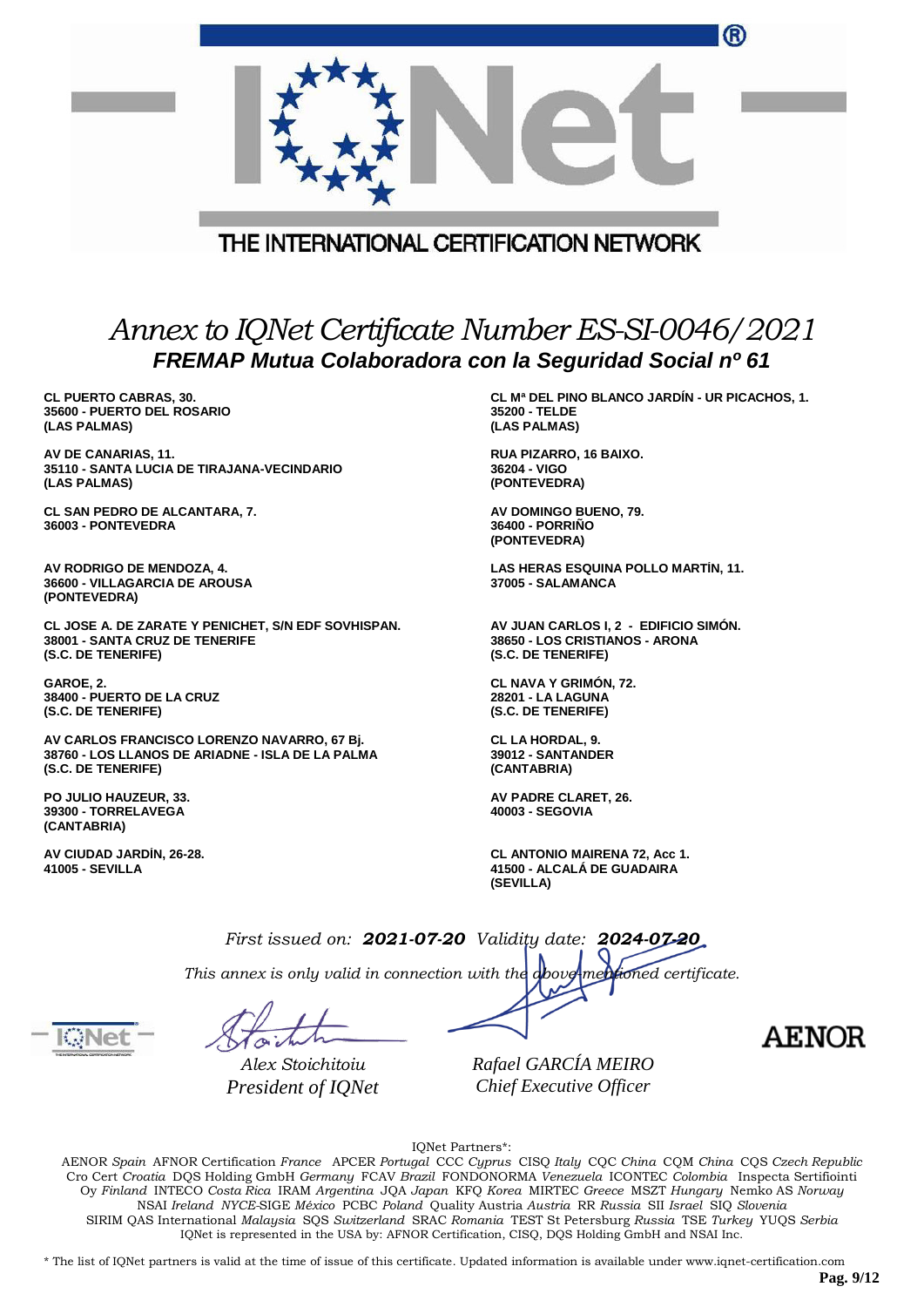|                                                                                        | ®                                                                                                            |
|----------------------------------------------------------------------------------------|--------------------------------------------------------------------------------------------------------------|
|                                                                                        | THE INTERNATIONAL CERTIFICATION NETWORK                                                                      |
|                                                                                        | Annex to IQNet Certificate Number ES-SI-0046/2021<br>FREMAP Mutua Colaboradora con la Seguridad Social nº 61 |
| AV DE ESPAÑA, 6 BAJO.<br>41702 - DOS HERMANAS<br>(SEVILLA)                             | CL HORIZONTE, 7 P.I.S.A.<br>41927 - MAIRENA DE ALJARAFE<br>(SEVILLA)                                         |
| CL JUAN DE LA CIERVA, 2 PI EL CAÑAMO.<br>41300 - SAN JOSE DE LA RINCONADA<br>(SEVILLA) | CL LA CALZADA, 33.<br>41400 - ÉCIJA<br>(SEVILLA)                                                             |
| CL LA CORREDERA, 55.<br>41710 - UTRERA<br>(SEVILLA)                                    | <b>CRUZ VERDE, 47.</b><br>41530 - MORON<br>(SEVILLA)                                                         |
| CL TEJERA, 24.<br>42001 - SORIA                                                        | <b>CL VIDAL Y BARRAQUER, 4.</b><br>43005 - TARRAGONA                                                         |
| VIA AUGUSTA, 83.<br>43003 - TARRAGONA                                                  | CL RAMÓN BERENGUER IV, 51 - 53 (Edificio "El Turó").<br><b>43500 - TORTOSA</b><br>(TARRAGONA)                |
| <b>CL AMPLE, 48-52.</b><br>43203 - REUS<br>(TARRAGONA)                                 | AV ARAGÓN, 49 BAJO.<br><b>44002 - TERUEL</b>                                                                 |
| SAN PEDRO EL VERDE, 25.<br>45004 - TOLEDO                                              | CL CALERA, 1 - ESQ. PUERTA DE CUARTOS.<br>45600 - TALAVERA DE LA REINA<br>(TOLEDO)                           |
| CR DE UGENA, 14.<br><b>45200 - ILLESCAS</b><br>(TOLEDO)                                | AV BLASCO IBAÑEZ, 8.<br>46010 - VALENCIA                                                                     |
| AV DE LA HISPANIDAD, 7.<br>46600 - ALCIRA<br>(VALENCIA)                                | <b>CR DE ALBORACHE, 23.</b><br>46460 - SILLA<br>(VALENCIA)                                                   |
|                                                                                        | First issued on: 2021-07-20 Validity date: 2024-07-20                                                        |
|                                                                                        | This annex is only valid in connection with the above mentioned certificate.                                 |
| KNet                                                                                   | <b>AENOR</b>                                                                                                 |

*Rafael GARCÍA MEIRO Chief Executive Officer*

IQNet Partners\*:

AENOR *Spain* AFNOR Certification *France* APCER *Portugal* CCC *Cyprus* CISQ *Italy* CQC *China* CQM *China* CQS *Czech Republic* Cro Cert *Croatia* DQS Holding GmbH *Germany* FCAV *Brazil* FONDONORMA *Venezuela* ICONTEC *Colombia* Inspecta Sertifiointi Oy *Finland* INTECO *Costa Rica* IRAM *Argentina* JQA *Japan* KFQ *Korea* MIRTEC *Greece* MSZT *Hungary* Nemko AS *Norway* NSAI *Ireland NYCE-*SIGE *México* PCBC *Poland* Quality Austria *Austria* RR *Russia* SII *Israel* SIQ *Slovenia* SIRIM QAS International *Malaysia* SQS *Switzerland* SRAC *Romania* TEST St Petersburg *Russia* TSE *Turkey* YUQS *Serbia* IQNet is represented in the USA by: AFNOR Certification, CISQ, DQS Holding GmbH and NSAI Inc.

\* The list of IQNet partners is valid at the time of issue of this certificate. Updated information is available under www.iqnet-certification.com

**Pag. 10/12**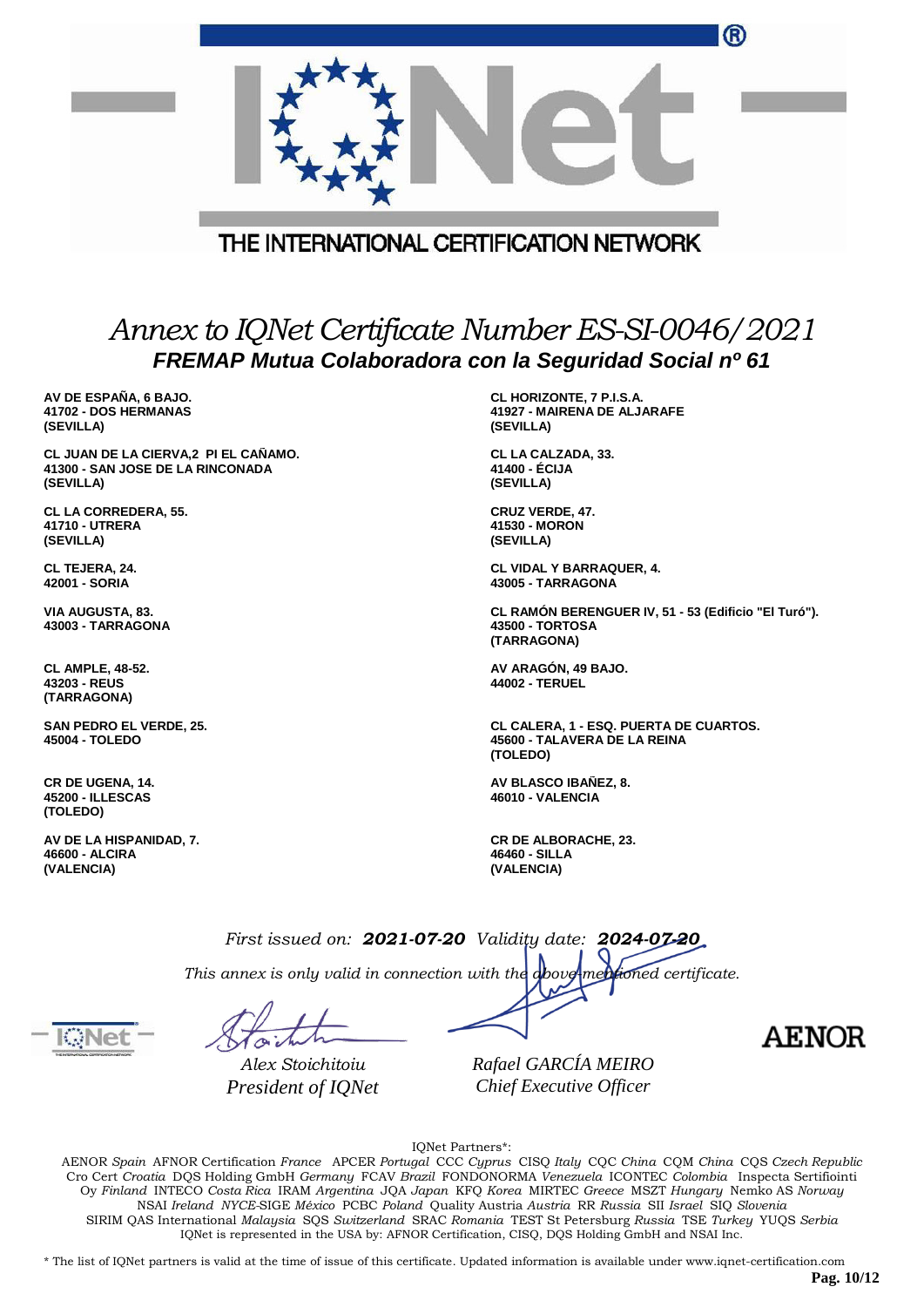|                                                                                                              | ®                                                                                                  |  |
|--------------------------------------------------------------------------------------------------------------|----------------------------------------------------------------------------------------------------|--|
|                                                                                                              | THE INTERNATIONAL CERTIFICATION NETWORK                                                            |  |
| Annex to IQNet Certificate Number ES-SI-0046/2021<br>FREMAP Mutua Colaboradora con la Seguridad Social nº 61 |                                                                                                    |  |
| CL SURERES, 1 (ESQ. Av DEL CID, 81).<br>46014 - VALENCIA                                                     | AV PAIS VALENCIA, 86.<br>46139 - LA POBLA DE FARNALS<br>(VALENCIA)                                 |  |
| <b>CAMI DE MURA, 25B.</b><br>46160 - LLIRIA<br>(VALENCIA)                                                    | VALENCIA, 158.<br><b>46680 - ALGEMESI</b><br>(VALENCIA)                                            |  |
| CL VALENCIA, 7.<br><b>46760 - TAVERNES DE VALLDIGNA</b><br>(VALENCIA)                                        | CAMI NOU, 15.<br>46910 - BENETUSER<br>(VALENCIA)                                                   |  |
| CL TRAGINERS, 2 - PI EL MOLLONS.<br><b>46970 - ALACUAS</b><br>(VALENCIA)                                     | PL MÚSICO VICENTE RODRÍGUEZ, 2.<br>46870 - ONTINYENT<br>(VALENCIA)                                 |  |
| <b>CL MERCE RODOREDA, 1.</b><br>46520 - PUERTO DE SAGUNTO<br>(VALENCIA)                                      | AV JUAN DE LA CIERVA, 27. ED. WELLNESS - I LOCAL, 204-205.<br><b>46980 - PATERNA</b><br>(VALENCIA) |  |
| <b>CL GUARDAMAR, 21.</b><br>46701 - GANDIA<br>(VALENCIA)                                                     | PO ARCO DEL LADRILLO, 90 Ed C. MADRID.<br>47008 - VALLADOLID                                       |  |
| AV LOPE DE VEGA, 27.<br>47400 - MEDINA DEL CAMPO<br>(VALLADOLID)                                             | AV SABINO DE ARANA, 4.<br>48013 - BILBAO<br>(BIZKAIA)                                              |  |
| <b>POLIGONO URBITARTE ED</b><br><b>48220 - ABADINO</b><br>(BIZKAIA)                                          | <b>CL LOPE DE VEGA, 1.</b><br>48901 - BARAKALDO<br>(BIZKAIA)                                       |  |
| RONDA DE LA FERIA, 19.<br>49005 - ZAMORA                                                                     | <b>CL COSTANILLA DE VALLADOLID, 7.</b><br>49600 - BENAVENTE<br>(ZAMORA)                            |  |
|                                                                                                              | First issued on: 2021-07-20 Validity date: 2024-07-20                                              |  |

*This annex is only valid in connection with the above-mentioned certificate.*

*Alex Stoichitoiu President of IQNet* *Rafael GARCÍA MEIRO Chief Executive Officer*

**AENOR** 

IQNet Partners\*:

AENOR *Spain* AFNOR Certification *France* APCER *Portugal* CCC *Cyprus* CISQ *Italy* CQC *China* CQM *China* CQS *Czech Republic* Cro Cert *Croatia* DQS Holding GmbH *Germany* FCAV *Brazil* FONDONORMA *Venezuela* ICONTEC *Colombia* Inspecta Sertifiointi Oy *Finland* INTECO *Costa Rica* IRAM *Argentina* JQA *Japan* KFQ *Korea* MIRTEC *Greece* MSZT *Hungary* Nemko AS *Norway* NSAI *Ireland NYCE-*SIGE *México* PCBC *Poland* Quality Austria *Austria* RR *Russia* SII *Israel* SIQ *Slovenia* SIRIM QAS International *Malaysia* SQS *Switzerland* SRAC *Romania* TEST St Petersburg *Russia* TSE *Turkey* YUQS *Serbia* IQNet is represented in the USA by: AFNOR Certification, CISQ, DQS Holding GmbH and NSAI Inc.

\* The list of IQNet partners is valid at the time of issue of this certificate. Updated information is available under www.iqnet-certification.com

**Pag. 11/12**